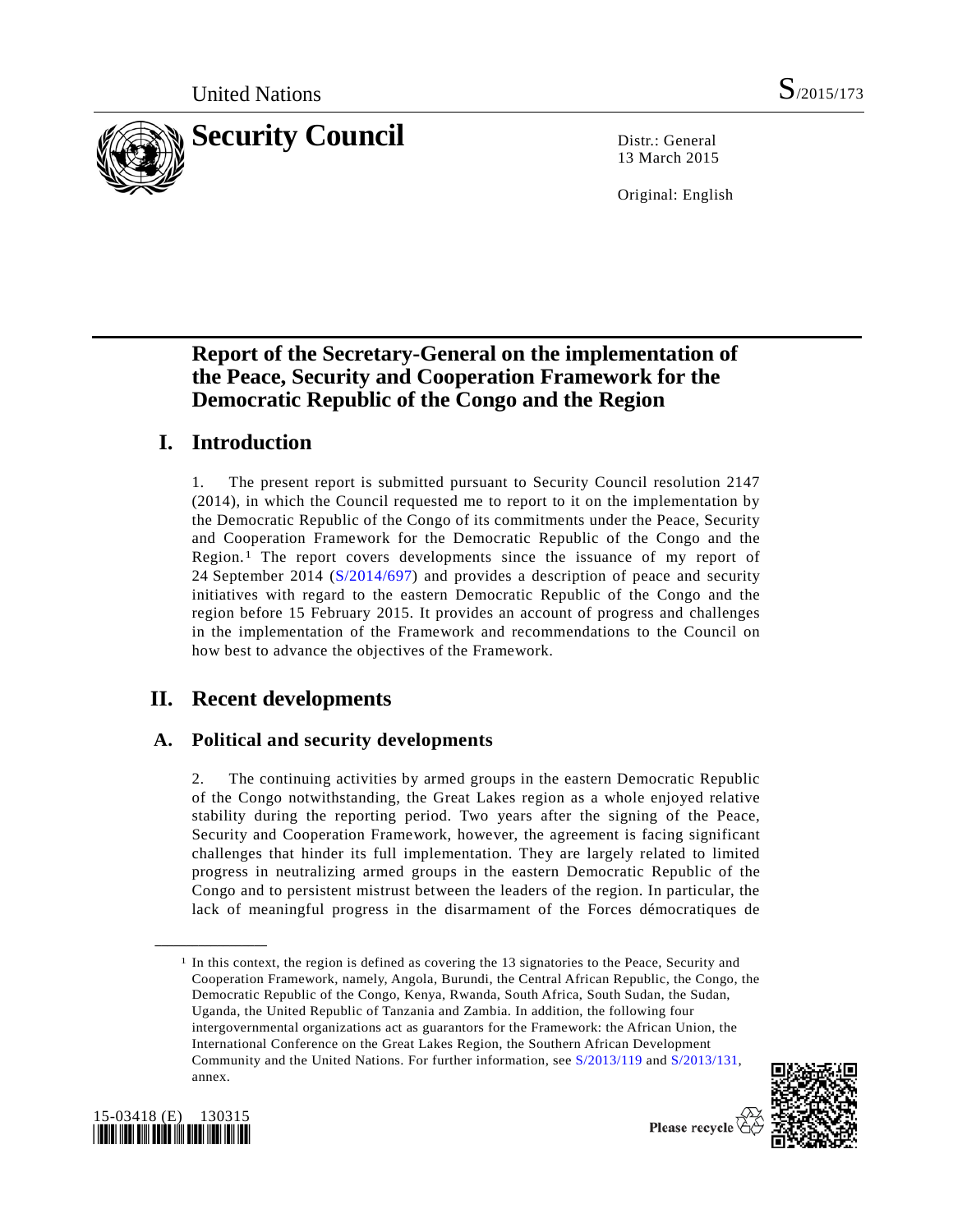libération du Rwanda (FDLR) continued to dominate discussions at the regional and international levels during the reporting period.

3. On 15 September, the Government of South Africa, as Chair of the Southern African Development Community (SADC) Organ on Politics, Defence and Security Cooperation and its Troika, hosted a summit in Pretoria that brought together the SADC Troika, composed of Botswana, Malawi and Zimbabwe, and the Troika of the SADC Organ, comprising Lesotho, Namibia and South Africa. The participants endorsed the decisions of the second joint International Conference on the Great Lakes Region (ICGLR)-SADC ministerial meeting, held in July, namely, that the voluntary surrender and disarmament of FDLR must be completed within a six-month time frame. They called upon the United Nations, in cooperation with the African Union, to play a role in either repatriating those FDLR elements who had voluntarily surrendered or temporarily resettling them in third countries outside the region.

4. On 25 September, ICGLR and SADC jointly convened a meeting of stakeholders on the voluntary disarmament of FDLR, on the margins of the sixtyninth session of the General Assembly. The participants included ministers for foreign affairs and of defence and other senior officials from all the countries in the region, with the exception of Rwanda. My Special Envoy for the Great Lakes Region, Said Djinnit, and my Special Representative for the Democratic Republic of the Congo and Head of the United Nations Organization Stabilization Mission in the Democratic Republic of the Congo (MONUSCO), Martin Kobler, also attended. During the meeting, a road map defining specific steps leading to the completion of the disarmament process was adopted. The steps included a joint ICGLR-SADC mission to the eastern Democratic Republic of the Congo to engage with the FDLR leaders and urge the group to comply with the deadline of 2 January to disarm voluntarily or face military action, in accordance with previous decisions of the Heads of State of ICGLR and SADC and Security Council resolutions 2098 (2013) and 2147 (2014).

5. The mission was conducted from 3 to 6 October and was jointly led by the Ambassador of South Africa to the Democratic Republic of the Congo, representing SADC, the representative of the Democratic Republic of the Congo to ICGLR and the Director of the SADC Organ on Politics, Defence and Security Cooperation. Other participants included officials from Angola, Namibia, South Africa and Zimbabwe. Representatives of the Office of my Special Envoy and MONUSCO also participated. While a strong message was delivered to the acting leader of FDLR, Victor Byiringiro, he continued to insist on a political dialogue with Rwanda as a condition for further progress in the disarmament process, a position that the Government of Rwanda has consistently rejected.

6. On 20 October, at the third joint ICGLR-SADC ministerial meeting, held in Luanda, the participants discussed the midterm review of the voluntary disarmament of FDLR, in line with the decisions taken by the Heads of State and Government. They highlighted the lack of meaningful progress and urged FDLR to abide by the deadline of 2 January.

7. At the expiration of the deadline, only 339 of an estimated 1,500 FDLR combatants had surrendered in North Kivu and South Kivu, along with 1,119 dependants. Furthermore, only 17 of those who had surrendered were officers. With regard to equipment, FDLR handed over only 252 weapons, most of which were old and unserviceable. The individuals who surrendered are currently cantoned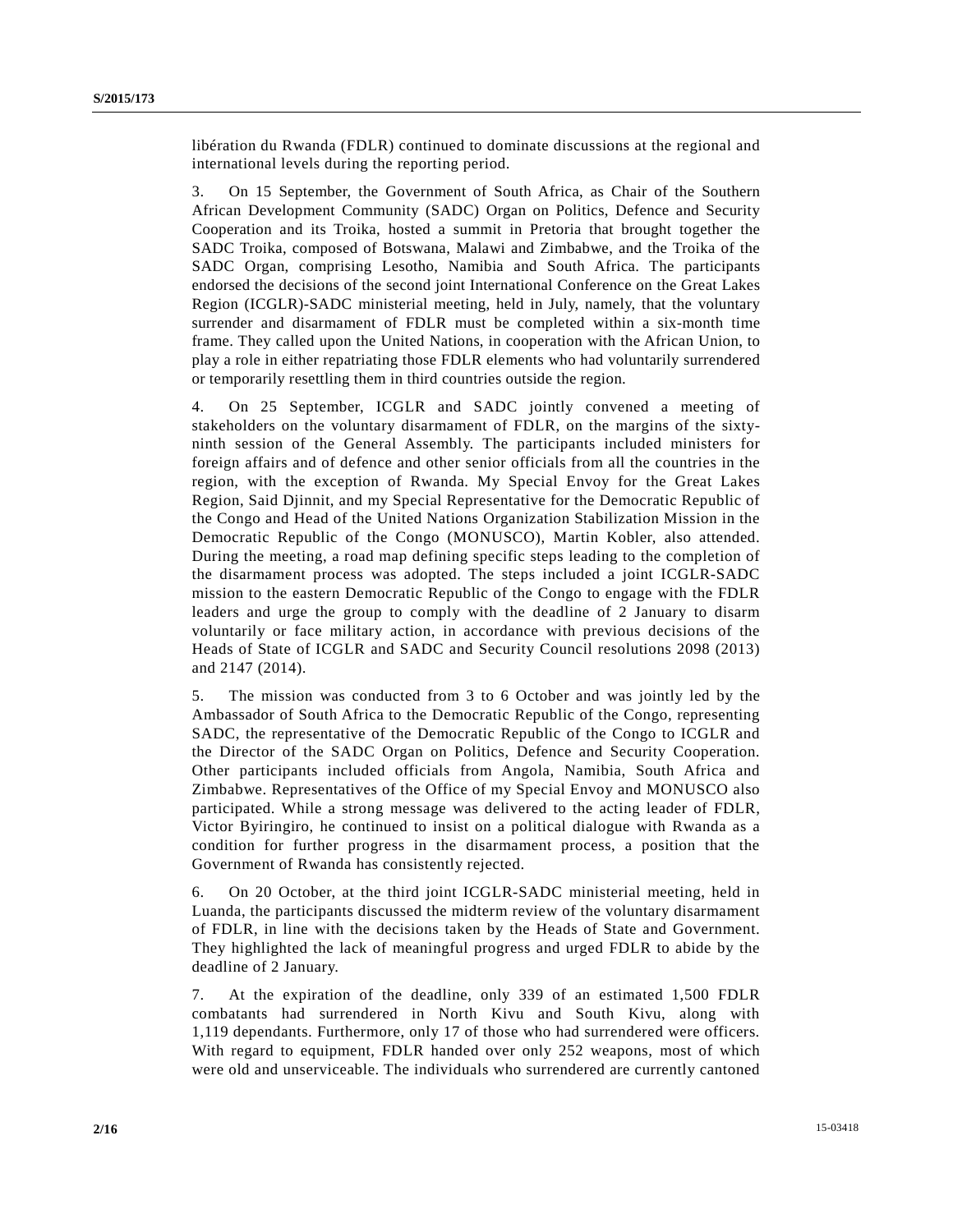at the Lieutenant General Jean-Lucien Bahuma transit camp in Kisangani, Orientale Province. The Armed Forces of the Democratic Republic of the Congo (Forces armées de la République démocratique du Congo — FARDC) are providing security for the camp, supplemented by MONUSCO.

8. During the six months granted to the movement to disarm and surrender, FDLR reportedly continued to commit human rights violations, recruit combatants and send mixed signals about its willingness to disarm fully. Victor Byiringiro released several communiqués in which he portrayed FDLR members as Rwandan refugees and demanded a political dialogue with the Government of Rwanda. He also wrote several letters to the United Nations, the African Union, ICGLR and SADC to reiterate the resolve of FDLR to disarm and its desire to engage in a political dialogue in Rwanda. He also raised alleged challenges relating to the disarmament process, including the limited capacity of the transit camps established to receive FDLR combatants.

9. In view of the lack of progress, the Security Council, the witnesses to the Peace, Security and Cooperation Framework and the Governments of the region continued to exert diplomatic pressure on FDLR to lay down its weapons peacefully. On 2 January, the team of envoys and representatives for the Great Lakes region, comprising my Special Envoy, my Special Representative for the Democratic Republic of the Congo and Head of MONUSCO, the Special Representative of the African Union, Boubacar Diarra, the Special Envoy of the United States of America, Russ Feingold, the Senior Coordinator of the European Union, Koen Vervaeke, and the Special Envoy of Belgium, Frank De Coninck, issued a joint statement in which they called for immediate military action against FDLR by the Government of the Democratic Republic of the Congo, supported by MONUSCO and its Force Intervention Brigade. The same day, the Government of the Democratic Republic of the Congo issued a statement in which it stressed that the only option remaining was to use force against FDLR, given that the group had failed to disarm voluntarily before the deadline. A few days later, the Governments of South Africa and the United Republic of Tanzania unequivocally reiterated their readiness to support military operations against FDLR.

10. On 29 January, in Beni, North Kivu, during a joint press briefing attended by the Force Commander of MONUSCO, Lieutenant General Carlos Alberto dos Santos Cruz, the Chief of the General Staff of FARDC, General Didier Etumba, announced the launch of an FARDC-led military operation (known as Operation Sukola II) to forcefully disarm FDLR. New commanders were appointed to lead both the operation and the thirty-fourth military region, in which the military action would be conducted. MONUSCO had, however, previously identified two newly appointed generals as allegedly bearing command responsibility for human rights violations committed by units under their command. Consequently, in line with the United Nations human rights due diligence policy, MONUSCO informed the Government that it would not be in a position to support the units involved in operations against FDLR as long as they were under the command of the two generals. On 15 February, at a meeting with the diplomatic corps in Kinshasa, the President of the Democratic Republic of the Congo, Joseph Kabila Kabange, indicated that the decision to appoint or remove the generals was a sovereign prerogative and that his Government might forego the support of MONUSCO for the operations against FDLR. As at 15 February, Operation Sukola II had yet to produce meaningful results on the ground. While skirmishes between FARDC and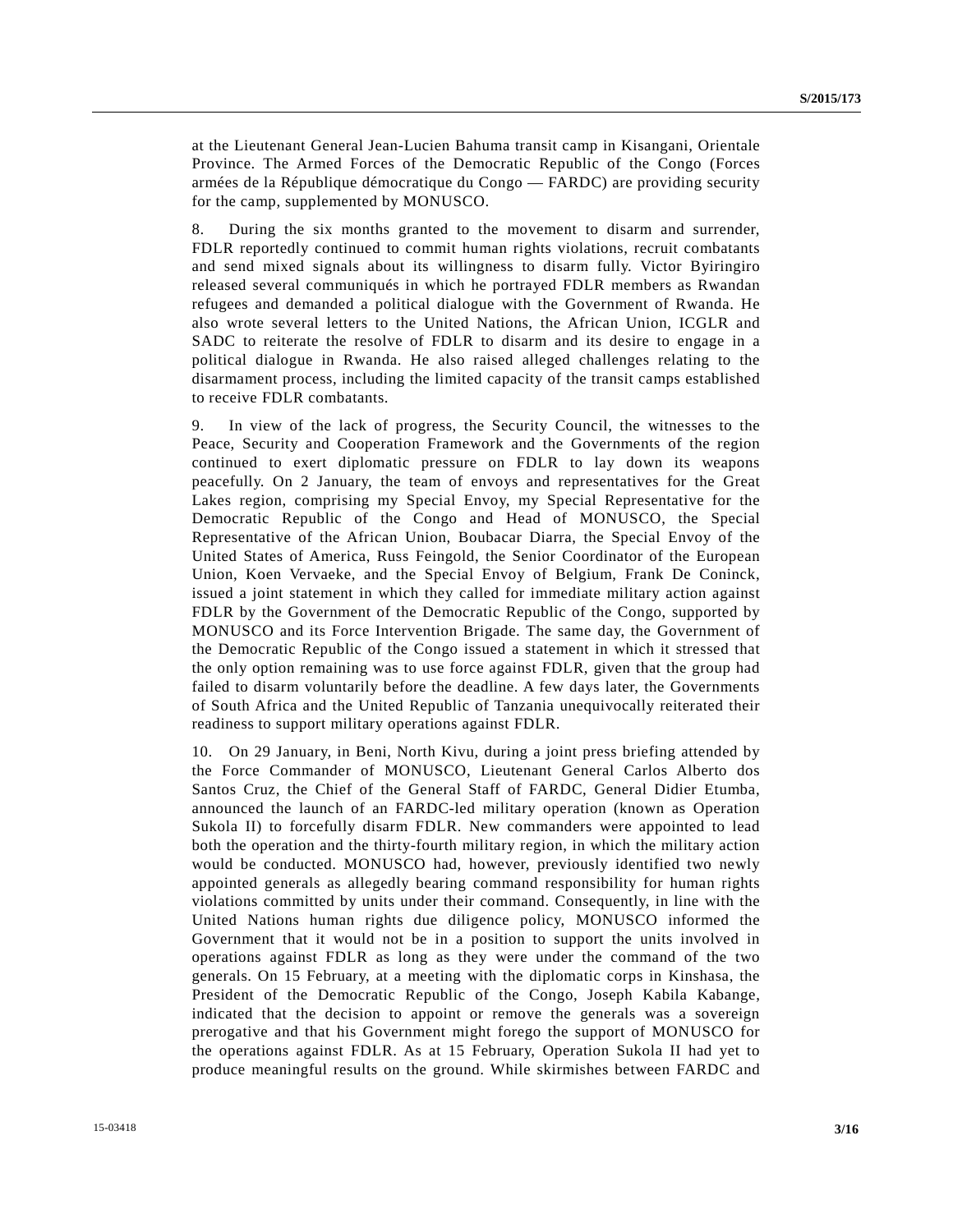FDLR were reported in February, they have not yet translated into measurable progress in neutralizing the armed group.

11. With regard to the implementation of the Nairobi Declarations, signed on 12 December 2013 by the Government of the Democratic Republic of the Congo and the Mouvement du 23 mars (M23), the Government has continued to process applications submitted by ex-M23 combatants under the legislation adopted on 11 February 2014. On 3 September, the Government granted amnesty to 191 ex-M23 combatants, 162 of whom were cantoned in Uganda and 29 in the Democratic Republic of the Congo. During a consultative meeting convened in Uganda on 1 October by the Executive Secretary of ICGLR, Alphonse Ntumba Luaba, ex-M23 leaders challenged the figures and contended that some of the persons granted amnesty were not from the former M23. Meanwhile, the Government of Uganda urged the Government of the Democratic Republic of the Congo to repatriate all the ex-M23 elements present in Uganda by the end of December, failing which those individuals should apply for refugee status in Uganda.

12. To assess progress in the implementation of the Nairobi Declarations and harmonize views on how to expedite the process, the Congolese National Oversight Mechanism and the ICGLR secretariat organized a meeting in Kinshasa on 7 November, attended by my Special Envoy and my Special Representative, the Special Envoy of the United States and representatives of other international envoys and key partners. The ex-M23 leaders declined to attend on security grounds, notwithstanding the assurances provided by the Government of the Democratic Republic of the Congo, MONUSCO, my Special Envoy and ICGLR. During the meeting, the Coordinator of the Mechanism announced that the number of ex-M23 members who had already been granted amnesty had increased to 559. Furthermore, during the most recent meeting of the Regional Oversight Mechanism, held in Addis Ababa on 31 January, the Minister for Foreign Affairs and International Cooperation of the Democratic Republic of the Congo, Raymond Tshibanda N'tungamulongo, indicated that 702 ex-M23 members had been granted amnesty.

13. From 5 to 10 December, the Government of the Democratic Republic of the Congo sent a high-level mission to Kampala to discuss the next steps in the repatriation of ex-M23 combatants. Discussions between the Minister for Foreign Affairs of Uganda, Henry Okello Oryem, and the Deputy Minister for International and Regional Cooperation of the Democratic Republic of the Congo, Franck Mwendi Malila, focused on expediting the repatriation of an estimated 1,300 ex-M23 combatants in Uganda. The ex-M23 leaders did not participate in the bilateral discussions, but were approached separately by the ICGLR secretariat. Subsequently, technical teams from both sides met under the supervision of the chiefs of military intelligence of both countries and agreed on a plan of action, to be carried out from 7 to 25 December. Consequently, 120 ex-M23 elements were repatriated on 16 December and 62 on 30 December. The 182 individuals are currently quartered in the Kamina camp in Katanga Province, pending demobilization.

14. From 2 to 4 February, the Government of the Democratic Republic of the Congo sent a high-level delegation to Kigali to discuss the repatriation of ex-M23 combatants who had fled to Rwanda and the handover of their military equipment to the Congolese authorities. The Congolese delegation was led by the Deputy Minister of Defence, René Nsibu. The Office of my Special Envoy, MONUSCO and ICGLR also participated in the consultations. The Congolese delegation met the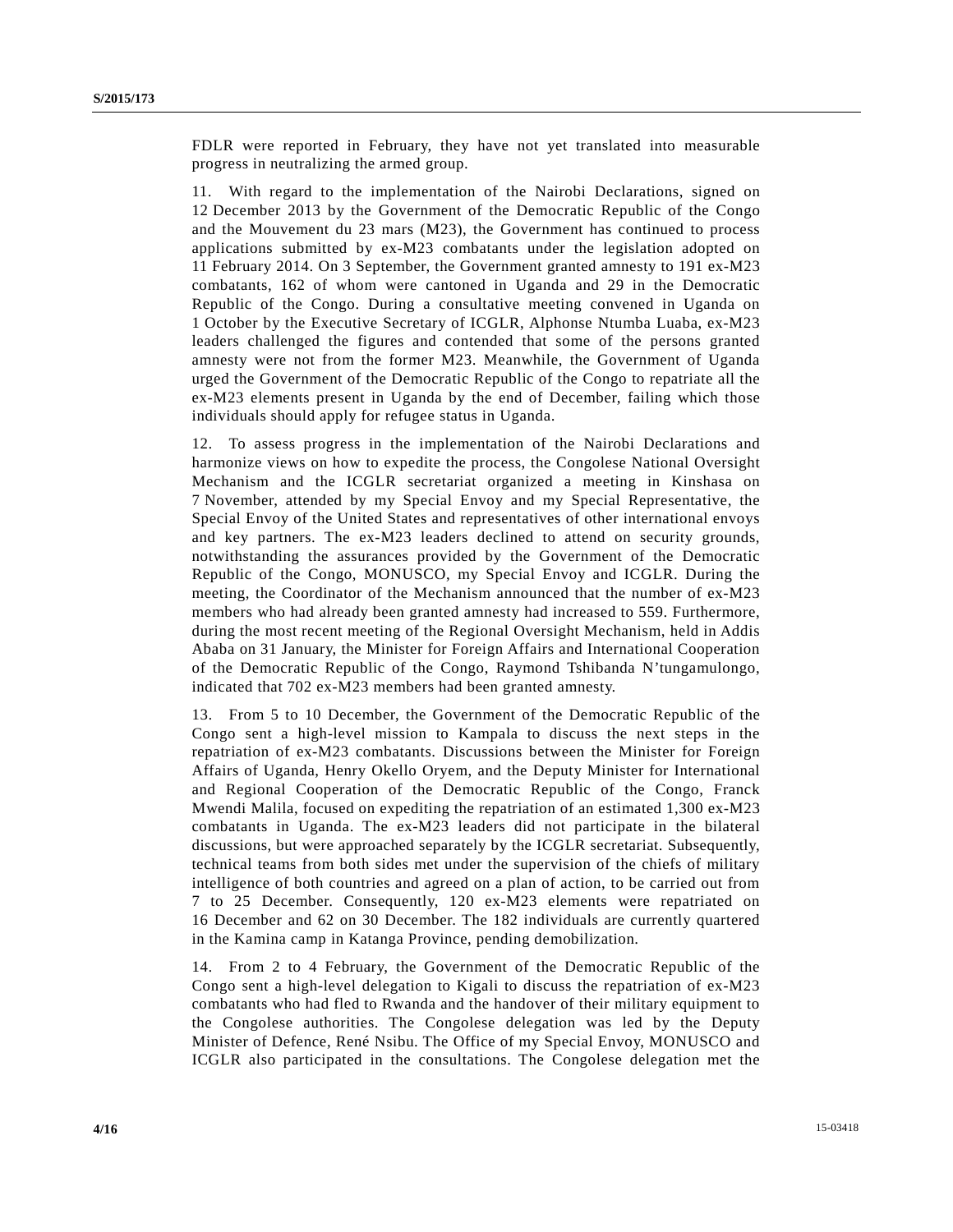ex-M23 leaders in Rwanda and urged them to encourage all eligible ex-combatants to prepare for voluntary surrender and repatriation. The Deputy Minister gave assurances that all measures would be taken to provide security, food and accommodation to the ex-combatants once they returned to the Democratic Republic of the Congo.

15. At the end of the visit, the Governments of the Democratic Republic of the Congo and Rwanda issued a joint communiqué in which they reiterated their determination to implement their commitments under the Peace, Security and Cooperation Framework, expedite the repatriation of ex-M23 elements and hand over their military equipment to the Congolese authorities. The Rwandan authorities also shared with their Congolese counterparts a list of the military equipment confiscated from the ex-M23 elements. Meanwhile, the ex-M23 Coordinator, who had been deeply involved in the signing and implementation of the Nairobi Declarations, resigned on 10 January on the grounds that the Government of the Democratic Republic of the Congo was not committed to implementing the Declarations. At the time of writing, ex-M23 leaders were continuing to express concern about the security of ex-M23 combatants held in cantonments in the Democratic Republic of the Congo and to question the willingness of the Government to fully implement other commitments contained in the Declarations. By contrast, the Government has consistently stated its commitment to fully implementing the Declarations.

16. On 11 February, the Coordinator of the National Oversight Mechanism convened a second meeting on the implementation of the Nairobi Declarations, which was held in Kinshasa. The participants decided, among other things, to accelerate the processing of applications for amnesty from ex-M23 elements. They also agreed to dispatch a delegation to Uganda to resolve any issue delaying the return to the Democratic Republic of the Congo of ex-M23 rebels remaining in that country. A similar demarche, to be undertaken at a later date, was also proposed in relation to Rwanda. In addition, the participants welcomed my Special Envoy's proposal to partner with MONUSCO to organize a national workshop on the implementation of the national commitments of the Democratic Republic of the Congo under the Peace, Security and Cooperation Framework.

17. As indicated in my most recent report on MONUSCO [\(S/2015/172\)](http://undocs.org/S/2015/172), FARDC and MONUSCO have continued their military operations against armed groups, notably the Allied Democratic Forces. That group continues to target innocent civilians in and around Beni, North Kivu. In other developments, on 30 December the Burundian army reportedly clashed with an unidentified armed group that had reportedly crossed from the eastern Democratic Republic of the Congo into Cibitoke Province. The spokesperson for the Burundian army reported that 95 armed elements had been killed and 9 taken into custody. The Burundian authorities indicated that an investigation would be conducted. In another development, this time in Ruhuha, near the border between Burundi and the Democratic Republic of the Congo, MONUSCO and FARDC launched a joint operation (Kamilisha Usalama II) against a stronghold of the Forces nationales de libération, a Burundian rebel group, on 5 January. During the operation, 60 heavily armed combatants were forced to abandon the position.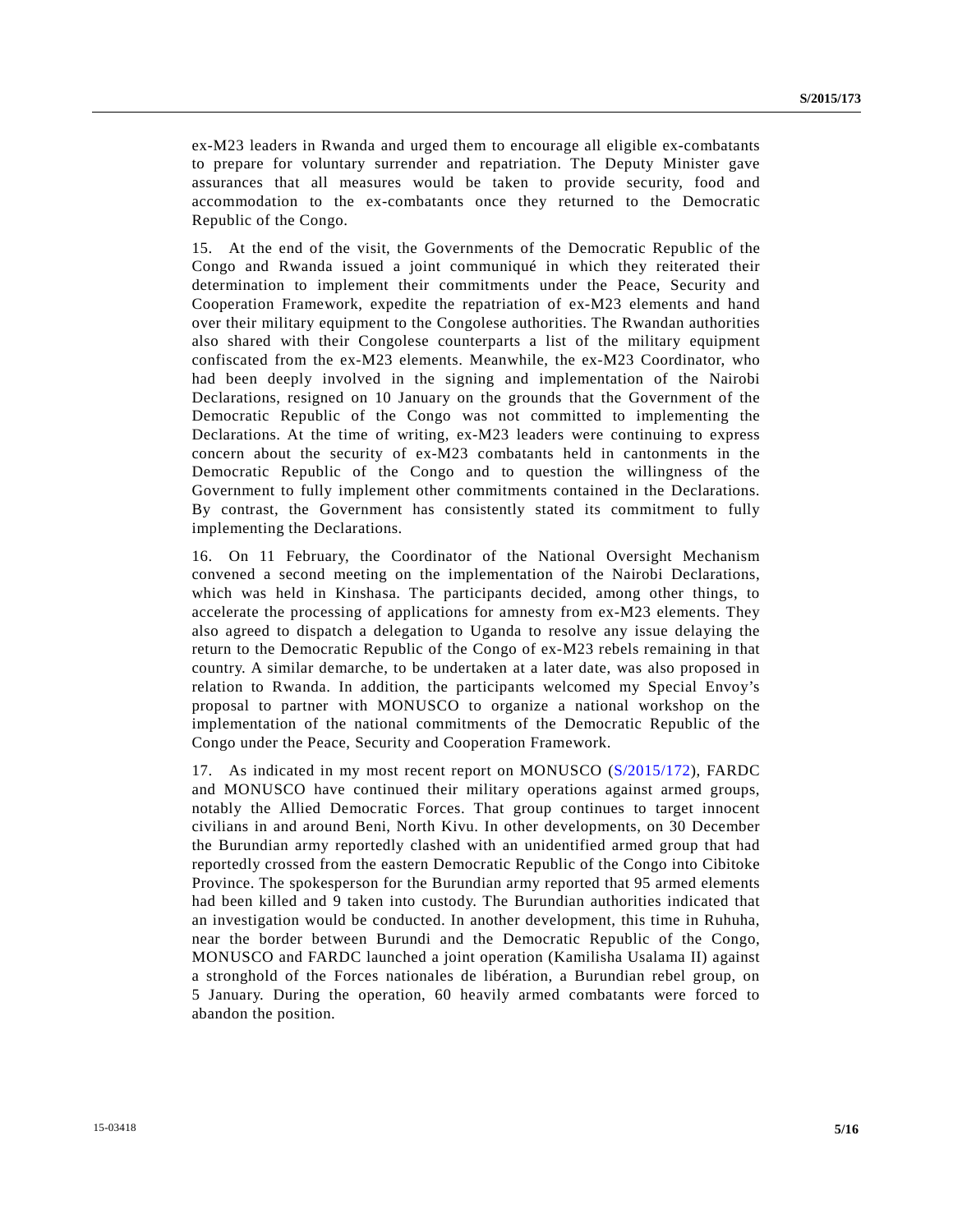## **B. Humanitarian situation**

18. The humanitarian situation in the Democratic Republic of the Congo and the region remained a cause for concern during the reporting period. The eastern provinces (North Kivu, South Kivu, Maniema and Orientale) continued to grapple with a complex emergency in which people, especially children, remained vulnerable to epidemics, attacks by armed groups, human rights abuses and malnutrition. The continuing conflict in the eastern Democratic Republic of the Congo, combined with other conflicts in the region, including in the Central African Republic, continued to cause significant population displacement throughout the region. In the Democratic Republic of the Congo alone, some 2.7 million people are internally displaced. The country continues to host some 122,000 refugees from neighbouring countries. The humanitarian action plan for the Democratic Republic of the Congo for 2015 requires \$692 million to meet the prioritized needs of 5.2 million people affected by conflict, malnutrition, epidemics and natural disasters.

19. Humanitarian agencies in the Democratic Republic of the Congo have strengthened internal preparedness ahead of planned military operations against FDLR, including by reinforcing coordination with country offices in neighbouring Burundi, Rwanda and Uganda to tackle their cross-border impact. The humanitarian country team in the Democratic Republic of the Congo recently updated its humanitarian contingency plan. Furthermore, the team has continued to advocate the protection of civilians before, during and after military operations, in addition to access for the delivery of essential lifesaving humanitarian assistance to those affected by armed conflict.

20. Recognizing the multifaceted and regional nature of issues relating to refugees and internally displaced persons in the Great Lakes region, the United Nations High Commissioner for Refugees (UNHCR) appointed a regional coordinator for the Great Lakes refugee situation on 15 October. He will help to fine-tune the UNHCR strategy and develop durable solutions for Congolese and Rwandan refugees in the region, in close collaboration with key partners.

21. Continuing insecurity in the eastern Democratic Republic of the Congo, coupled with unresolved issues relating to land and natural resources, has continued to prevent some 443,250 Congolese refugees living in neighbouring countries from returning home. In September, UNHCR issued a position paper relating to Congolese refugees, in which it noted that persons fleeing the conflict in the eastern Democratic Republic of the Congo were likely to be in need of international refugee protection. It urged States not to forcibly return persons from the Kivus, Katanga and parts of Orientale Province until the security and human rights situation in those areas had improved considerably.

22. UNHCR has also developed a comprehensive strategy to address the situation of Rwandan refugees. It examined several alternatives, including creating enabling conditions for voluntary repatriation, pursuing opportunities for local integration or alternative legal status in countries of asylum and developing a schedule for the cessation of refugee status. The number and profile of Rwandan refugees in the Democratic Republic of the Congo have been difficult to estimate since 1996, when significant numbers of refugees fled attacks on the camps in which they had found shelter. Nonetheless, a pre-registration process conducted by the Government of the Democratic Republic of the Congo has identified 245,298 Rwandan refugees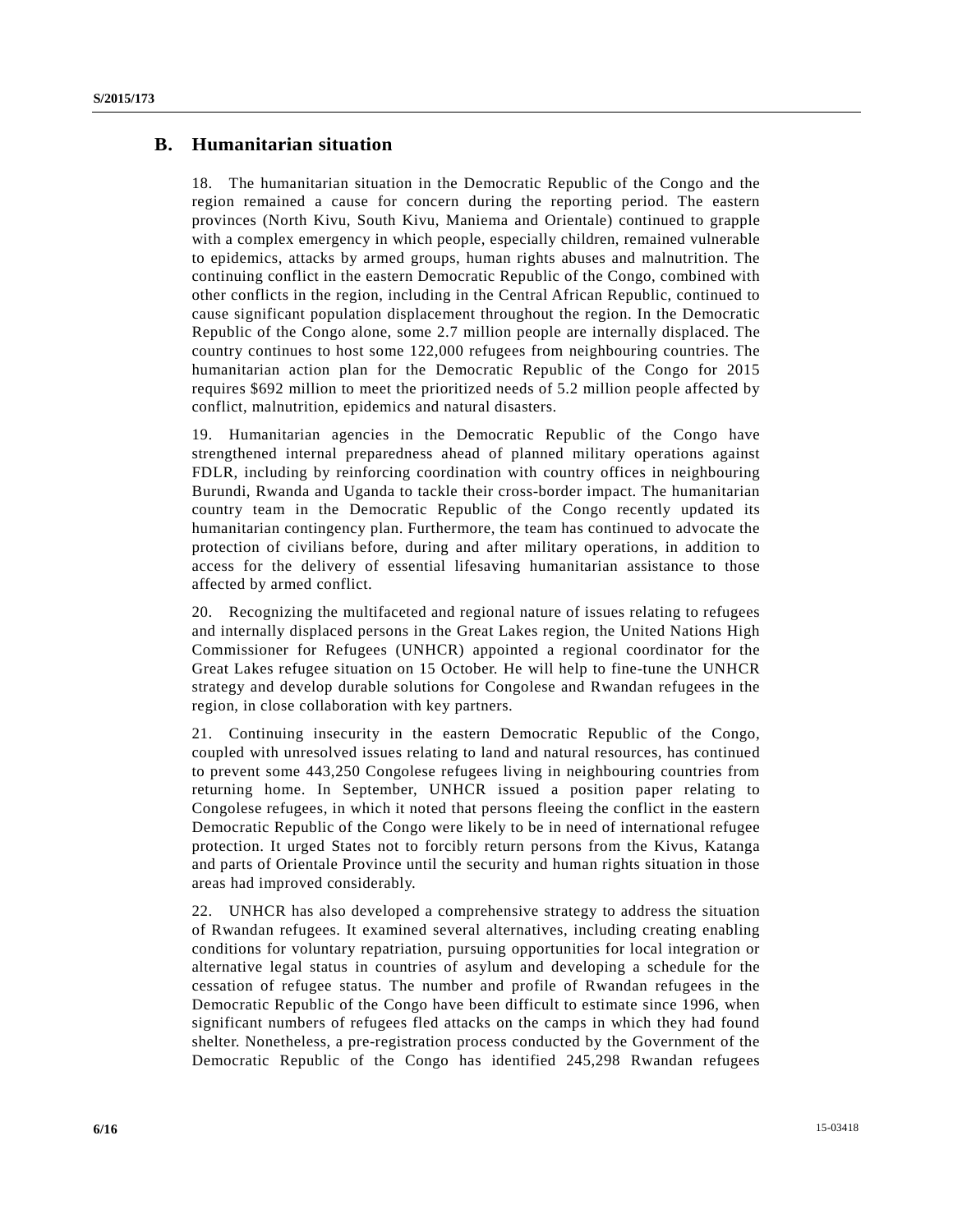currently living in the country. The Congolese National Commission for Refugees and UNHCR now plan to launch a biometric registration exercise to verify the number of refugees in order to have a reliable database for tracking individual protection cases. The biometric registration will help in identifying the characteristics of the refugee population and providing better needs-based protection and assistance. It will cost an estimated \$2,410,665 and take some six months to complete. An amount of \$1,410,665 is needed to launch the exercise, with the United States Bureau of Population, Refugees and Migration having pledged \$1 million.

23. As indicated in my previous report, UNHCR and the World Bank are finalizing a study on forced displacement to provide Governments and development partners with information on the development needs of the displaced and to formulate recommendations on the design of displacement-sensitive policy and operational activities in border communities in the Democratic Republic of the Congo, the United Republic of Tanzania and Zambia. In September, the Office of my Special Envoy partnered with the United Nations Human Settlements Programme, UNHCR, ICGLR, the European Union-United Nations Partnership on Land, Natural Resources and Conflict Prevention, the Swiss Agency for Development and Cooperation and the World Bank to convene a group of experts in preparation for a ministerial conference on land and property rights for returning refugees and internally displaced persons in the Great Lakes region.

## **C. Human rights, child protection and sexual and gender-based violence**

24. Various actors, including the Allied Democratic Forces and FDLR, and State security and defence forces, continued to commit human rights violations during the reporting period. Armed groups also continued to recruit children for combat. Another issue of concern was the disproportionate reaction of the Government of the Democratic Republic of the Congo to demonstrations relating to amendments to the electoral law in January 2015. As noted in my most recent report on MONUSCO [\(S/2015/172\)](http://undocs.org/S/2015/172), at least 20 people were killed and 64 others injured by the police and the Republican Guard. Some 480 demonstrators, including opposition figures, were arrested and detained, some of them incommunicado. Furthermore, the Government blocked access to the Internet, social media and text-messaging services from 20 January to 8 February to discourage the organization of further demonstrations. Some radio and television stations were also suspended during that period.

25. On 1 December, the Appeals Chamber of the International Criminal Court upheld a term of imprisonment of 14 years for the former Congolese militia leader, Thomas Lubanga, who had been convicted of conscripting child soldiers and using them in combat. On 6 January, a top commander of the Lord's Resistance Army, Dominic Ongwen, surrendered to United States forces in the Central African Republic. He was transferred to the Court on 21 January. The surrender of Ongwen, who was indicted for murdering civilians, enslaving children and stealing property, provides a strong case for cooperation between national, regional and international mechanisms to neutralize armed groups and prosecute perpetrators of atrocities.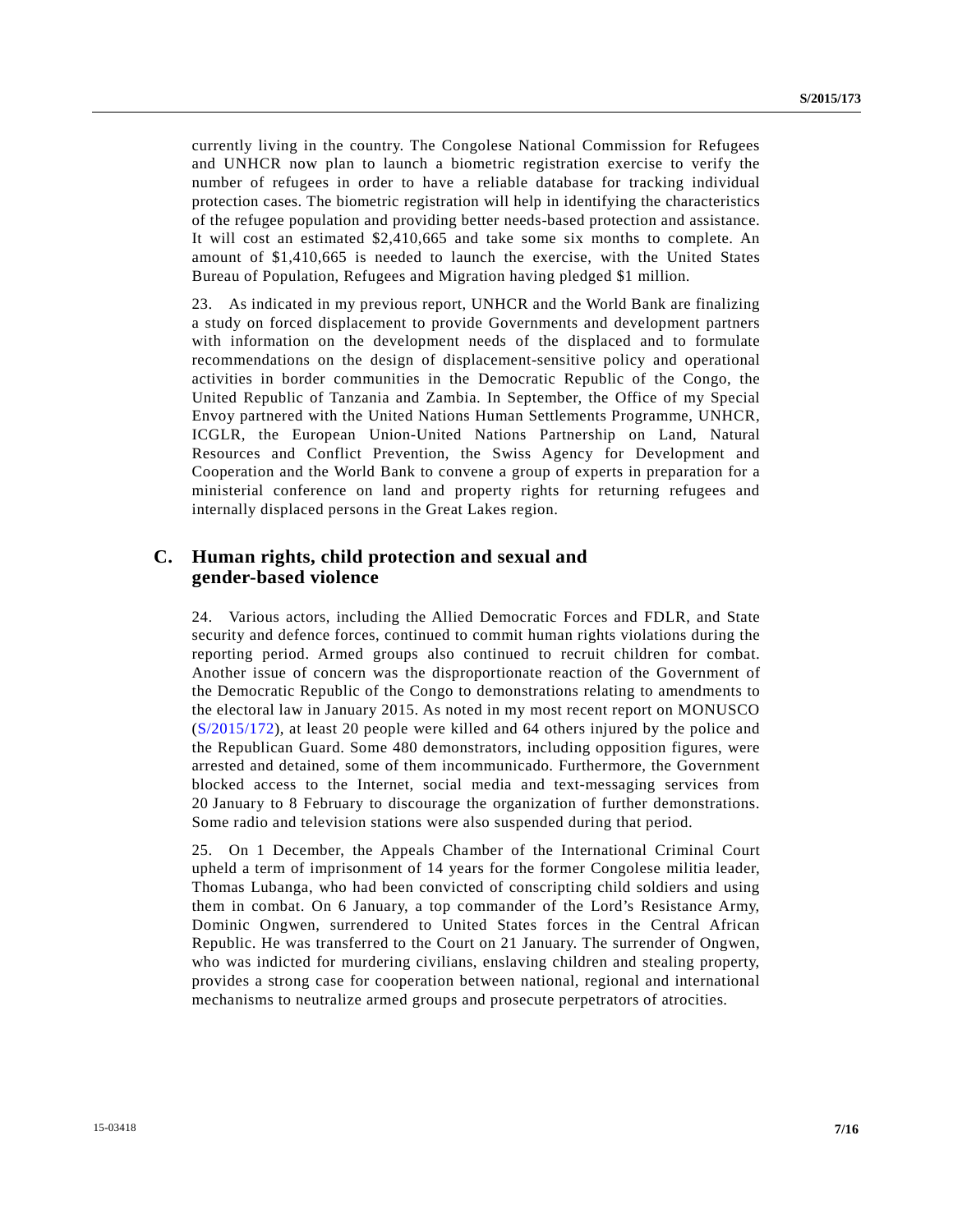## **D. Regional economic integration**

26. From 3 to 5 November, the eighth ICGLR-Organization for Economic Cooperation and Development-United Nations Group of Experts Forum on Responsible Mineral Supply Chains was held in Kinshasa to discuss the progress made in ensuring due diligence with regard to the supply chains for minerals in the Great Lakes region. My Special Envoy addressed the participants. While in Kinshasa, he also attended the third meeting of ICGLR ministers in charge of mining, at which the participants assessed progress concerning the Protocol against the Illegal Exploitation of Natural Resources, in particular with regard to conflict minerals. At both meetings, the participants acknowledged the significant progress made by the Democratic Republic of the Congo and Rwanda in relation to certification mechanisms for minerals and noted that actions by Burundi, Uganda and the United Republic of Tanzania were encouraging. They called upon States to address continuing challenges in regulating the informal sector operated by artisanal miners, the lengthy and costly process of certification and the low international confidence in minerals originating from the region, which also constrained legal mineral exports.

27. Preparations for the Great Lakes private sector investment conference continued throughout the reporting period. In that context, the Government of Angola, the ICGLR secretariat and the Office of my Special Envoy organized a regional consultation on the investment opportunities brief for the region in Luanda on 17 and 18 December. States members of ICGLR actively participated therein and demonstrated a strong sense of ownership of the process. The participants reviewed the brief, submitted proposals to improve it and provided input to the preparations for the conference. They also supported my Special Envoy's proposal to place regional cooperation and the promotion of public and private investment at the forefront of the Peace, Security and Cooperation Framework. They endorsed the brief and the proposed plan of action for convening the conference.

28. Efforts aimed at harmonizing regional economic integration in the Great Lakes region have reached an advanced stage. The twenty-first meeting of the Sectoral Council of Ministers Responsible for East African Community Affairs and Planning was held in Kigali from 27 to 31 October to consider the status of implementation of previous decisions for enhancing regional integration and to review progress on the Tripartite Free Trade Area Agreement between the Common Market for Eastern and Southern Africa, the East African Community and SADC. The Council of Ministers of the East African Community held its thirtieth meeting from 20 to 28 November, during which it considered the preparations for the sixteenth Ordinary Summit of the East African Community Heads of State, held on 20 February in Nairobi, which had as its theme "Deepening and accelerating integration: towards political federation".

# **III. Implementation of the commitments under the Peace, Security and Cooperation Framework**

## **A. Commitments of the Democratic Republic of the Congo**

29. During the period under review, limited progress was achieved in the implementation of the national commitments of the Democratic Republic of the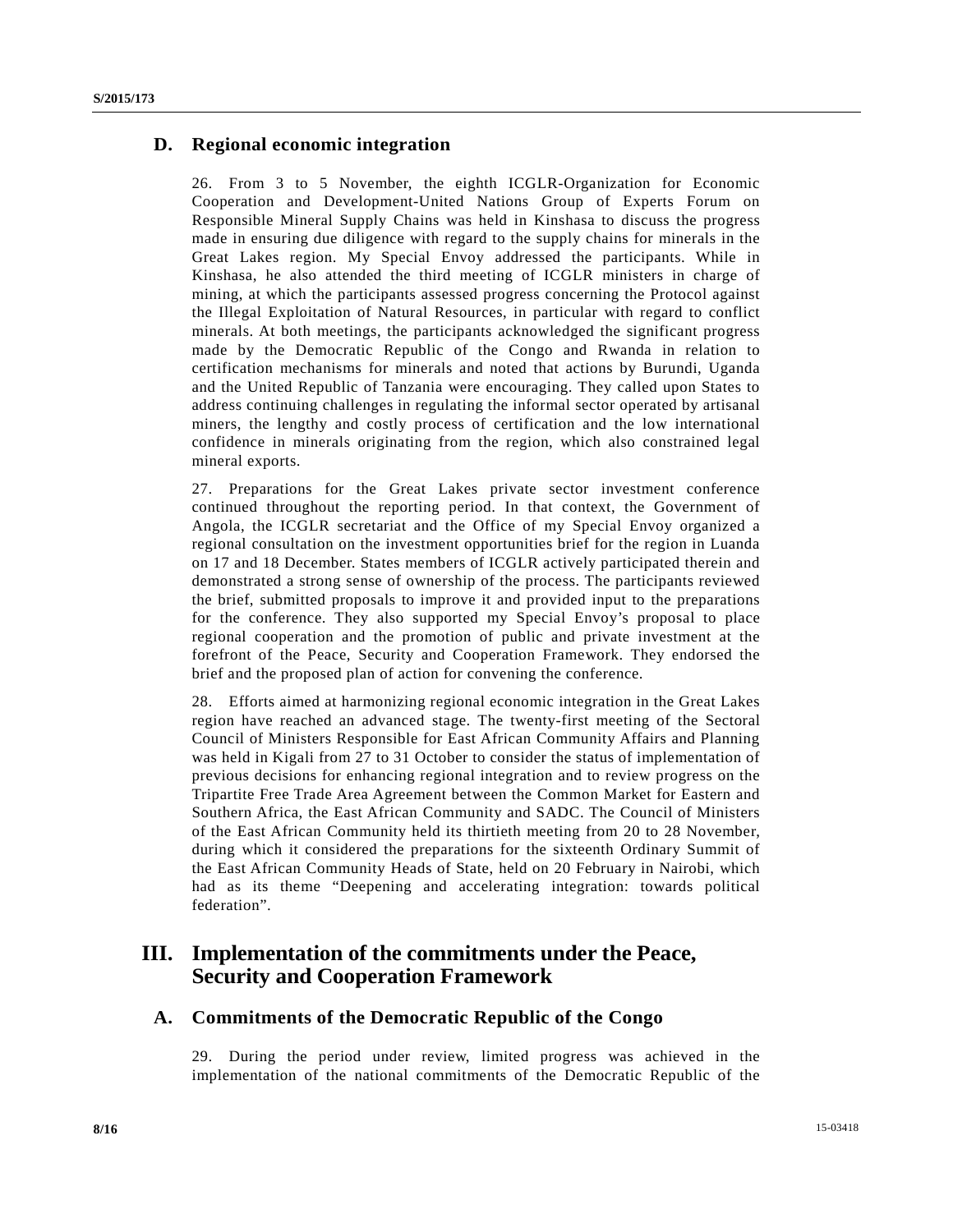Congo. The appointment of the long-awaited Government of national cohesion on 7 December represents a positive step towards implementing the sixth national commitment relating to national reconciliation. The Government is, however, yet to accelerate the implementation of the reforms identified in the Framework and by the National Oversight Mechanism.

30. In October, the Coordinator of the National Oversight Mechanism transmitted to Parliament the benchmarks derived from the national commitments, with a view to integrating them into the 2015 budget. Active advocacy by the Coordinator contributed to the inclusion of the commitments in the 2015 budget law. The Mechanism also worked with the Ministry of Planning to make the national benchmarks operational and finalize the identification of activities to be included in the Government's priority action plan.

31. To implement the commitment to prevent armed groups from destabilizing neighbouring countries, an amount of \$10 million was allocated in the 2015 budget to fund the country's third national disarmament, demobilization and reintegration plan. During his visit to Kinshasa from 10 to 13 February, my Special Envoy encouraged the Congolese authorities and international partners to mobilize the resources required to facilitate the implementation of the plan. With regard to security sector reform, the Government made limited progress during the reporting period. Importantly, it began to restructure the FARDC command, beginning on 19 September, and instituted an additional command level comprising three defence zones.

32. My most recent report on MONUSCO [\(S/2015/172\)](http://undocs.org/S/2015/172) contains further information on the status of implementation of the national commitments of the Democratic Republic of the Congo.

#### **B. Commitments of other countries in the region**

33. In addition to relative progress in regional economic integration and judicial accountability, as noted in section II, the countries of the region concentrated their efforts on combating illegal armed groups active in the eastern Democratic Republic of the Congo during the reporting period.

34. The Government of Angola, as Chair of ICGLR, continued its efforts to bring together States members of ICGLR and SADC to discuss the FDLR issue. As indicated herein, the ministers for foreign affairs and of defence of ICGLR and SADC met in Luanda on 19 and 20 October and reiterated the ultimatum given to FDLR to disarm and surrender by 2 January. They also tasked the secretariats of ICGLR and SADC with supporting and monitoring efforts towards the full disarmament of FDLR. My Special Envoy, who attended the meeting, stressed that the leaders of the region should continue to create the conditions for a full, voluntary disarmament of FDLR, while simultaneously pursuing a credible process to exert military pressure on the armed group when the ultimatum expired. He also cautioned the ministers that failure to neutralize FDLR swiftly had the potential to exacerbate tensions within the region.

35. A number of high-level diplomatic activities have been conducted in the region to foster cooperation and build consensual approach to the neutralization of all armed groups in the region, with a focus on FDLR and the Allied Democratic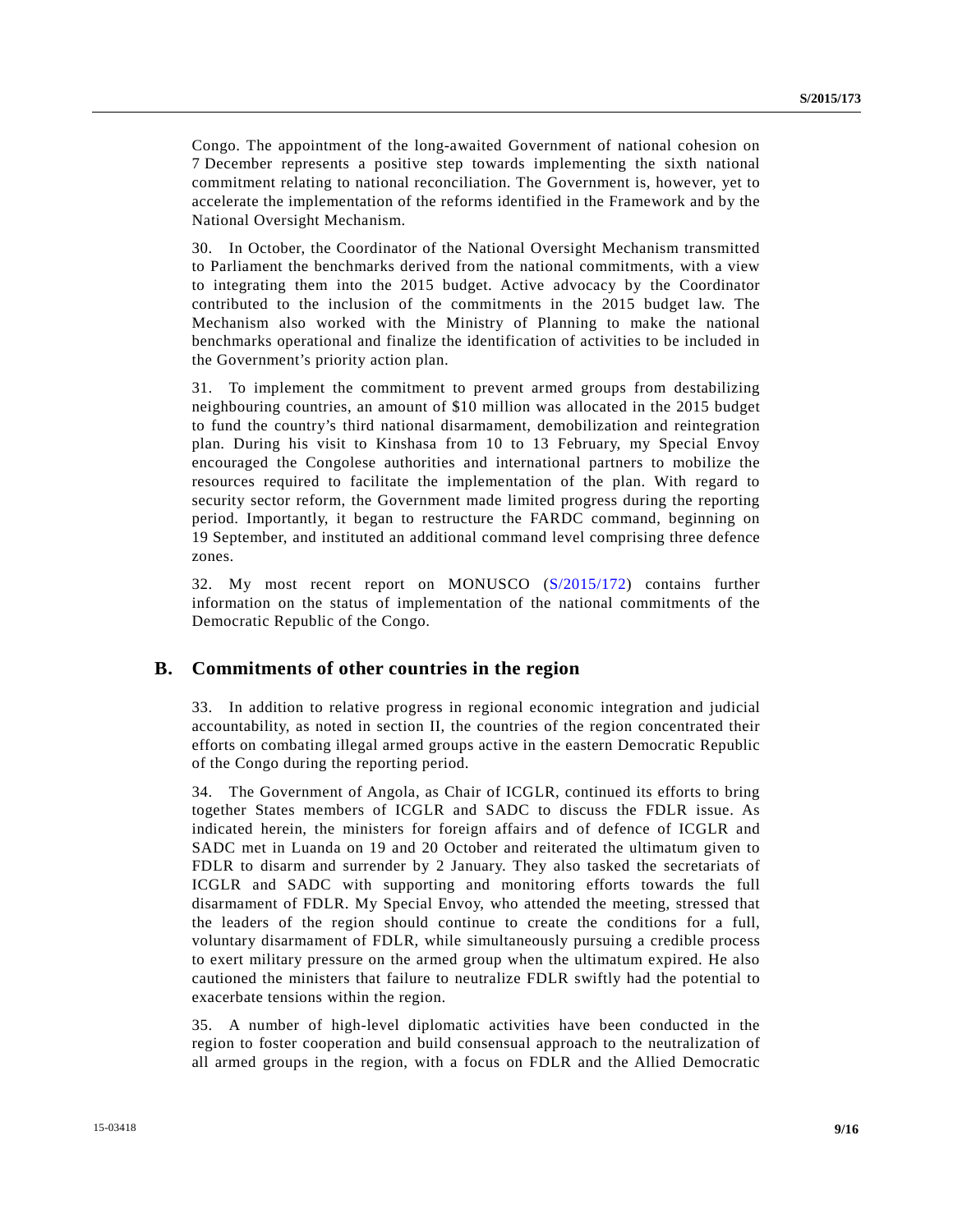Forces. On 19 September, the President of the Congo, Denis Sassou Nguesso, visited his counterpart in Kinshasa. They agreed to enhance bilateral cooperation on issues of common interest, as indicated in my report on MONUSCO dated 30 December [\(S/2014/957\)](http://undocs.org/S/2014/957).

36. On 17 December, the President of Rwanda, Paul Kagame, travelled to Luanda and met the President of Angola, José Eduardo dos Santos, to discuss FDLR and other matters relating to cooperation between the countries. On 21 and 22 December, the President of South Africa, Jacob Zuma, led a high-level delegation to Uganda and the United Republic of Tanzania to discuss FDLR. He also travelled to Angola on 14 January to engage with his Angolan counterpart on FDLR and other issues of interest to the Tripartite Mechanism on Dialogue and Cooperation, which brings together Angola, the Democratic Republic of the Congo and South Africa. The President of Angola paid a four-hour visit to the Democratic Republic of the Congo on 19 January and met the President, with whom he discussed FDLR and other bilateral matters. On 28 January, officials from the Rwandan and Ugandan armed forces signed a memorandum of understanding on the sharing of intelligence on the activities of rebel groups in the eastern Democratic Republic of the Congo.

37. Meanwhile, the fifth ordinary session of the Plenary Assembly of the Forum of Parliaments of Member States of the International Conference on the Great Lakes Region was held in Nairobi from 20 to 22 January, organized by the ICGLR secretariat. It was attended by more than 70 parliamentarians from States members of ICGLR and representatives of the Office of my Special Envoy. It afforded an opportunity to review recent political and security developments and discuss future prospects for peace and stability in the region. The participants also discussed the role of the region's parliaments in implementing the declaration on the fight against youth unemployment through infrastructure development and investment promotion, which had been adopted at the special summit of Heads of State and Government of ICGLR held in Nairobi in July. In addition, the role of the region's parliaments in combating the illegal exploitation of natural resources was highlighted. I am pleased that the Forum's action plan for 2015-2016 reflects the readiness of the region's parliamentarians to actively participate in the implementation of the Peace, Security and Cooperation Framework and the Pact on Security, Stability and Development in the Great Lakes Region.

#### **C. International commitments**

38. The Office of my Special Envoy has been collaborating with the African Union, the European Union, the World Bank Group and the Government of Belgium to organize a second conference of development partners for the Great Lakes region. The conference, to be held in 2015, will bring together government officials and representatives of regional institutions and development partners to review the progress made since the first conference, held in Addis Ababa in July 2013. The participants will also discuss additional medium-term priorities and the formulation of a development action plan.

39. Since my joint visit to the Great Lakes region with the President of the World Bank Group, Jim Yong Kim, in May 2013, the Group has made progress in delivering on its commitments to the region. Since September, the Group has dispatched missions to advance designs for a number of projects. Furthermore, the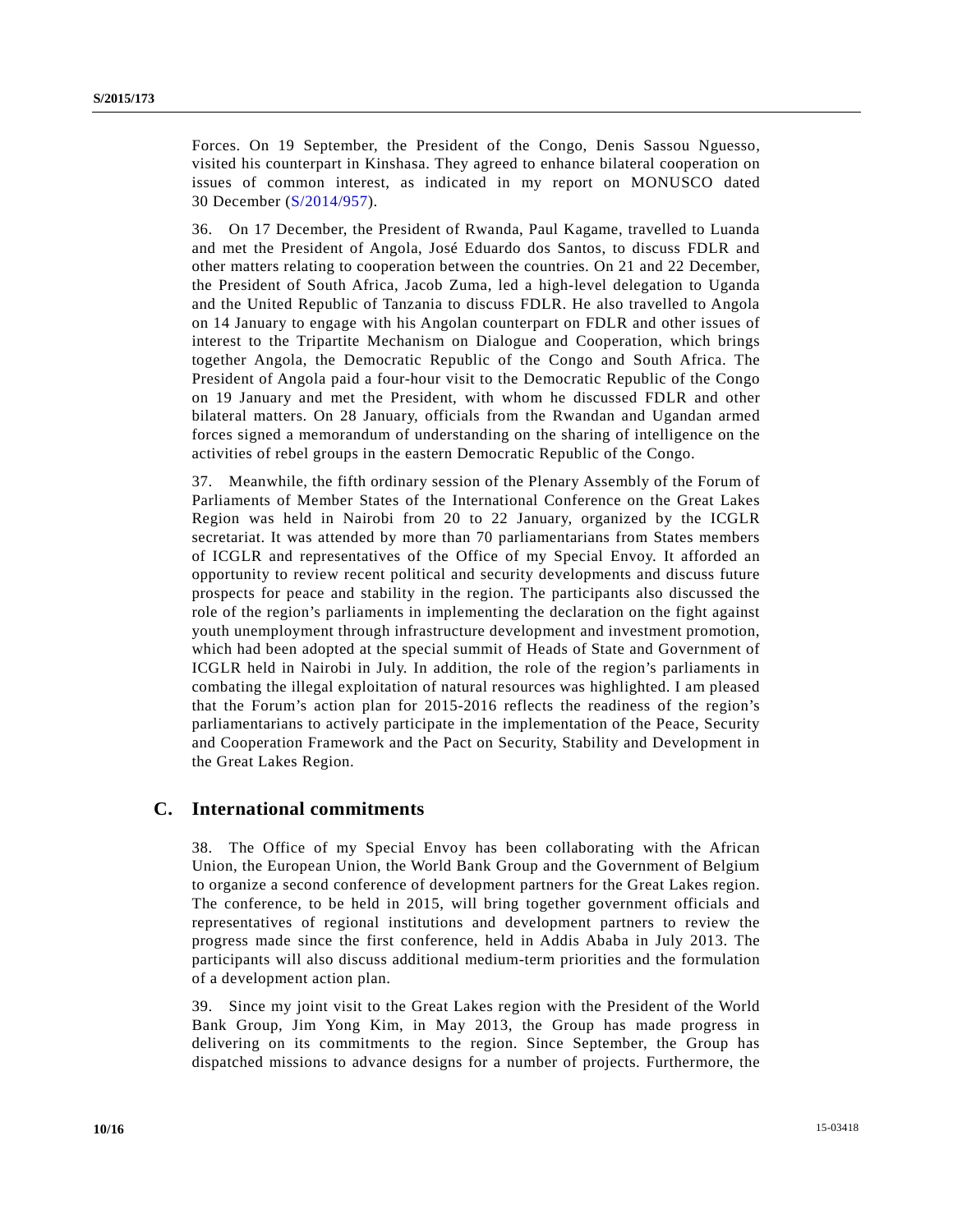Group is on track to deliver on all its commitments within the 24-month period that the President announced during our joint visit. At the time of writing, the Board had already approved \$538 million for regional programmes relating to energy development, sexual and gender-based violence, women's health, capacity-building for ICGLR and improvement of information and communications technology connectivity in the region.

40. The Office of my Special Envoy has also been collaborating with the World Bank Group to establish a facility intended to help to address the root causes of conflict in the Great Lakes region and ensure that Group programmes there are implemented in a conflict-sensitive manner. It is supporting the formulation of regional indicators of peace and stability for Group programmes falling under the fourth pillar of the Peace, Security and Cooperation Framework and helping to identify ways in which cross-border trade can increase the resilience of border communities. Moreover, it has partnered with the United Nations Human Settlements Programme and the Office of my Special Envoy to organize two events on land and property rights for refugees: an expert meeting was held on 1 October and a ministerial conference is planned from 21 to 24 April in Nairobi.

41. On 3 and 4 November, the Office of my Special Envoy and the United Nations Development Programme helped to organize a regional technical meeting in Addis Ababa, with the aim of creating a regional "One United Nations" programme to support the implementation of the Peace, Security and Cooperation Framework. The United Nations country teams involved have identified the following areas of intervention that are aligned with the Framework: mobility; gender and sexual and gender-based violence; youth and children; cross-country trade and food security; and sustainable energy. At the time of writing, a follow-up meeting was to be held on 5 and 6 March.

## **D. Oversight mechanisms of the Peace, Security and Cooperation Framework**

42. The Regional Oversight Mechanism met twice during the reporting period. Its fourth meeting was held on 22 September, on the margins of the sixty-ninth session of the General Assembly, while its fifth was held on 31 January, on the margins of the twenty-fourth ordinary session of the Assembly of the African Union, in Addis Ababa. Importantly, at the fourth meeting, the participants endorsed the findings and recommendations contained in the first progress report on the implementation of the Peace, Security and Cooperation Framework, which was jointly prepared by the Office of my Special Envoy and the Office of the Special Representative of the African Union for the Great Lakes Region. At the fifth meeting, the participants endorsed the investment opportunities brief for the region, which was prepared by the Office of my Special Envoy with support from the United Nations Development Programme, the African Development Bank, the World Bank Group and the International Finance Corporation. It is designed to provide potential investors with information on priority investment areas and projects identified through a consultative process involving all the signatory countries.

43. The Technical Support Committee of the Regional Oversight Mechanism contributed to the preparation of the regional plan of action and the progress report on the implementation of the Peace, Security and Cooperation Framework. It met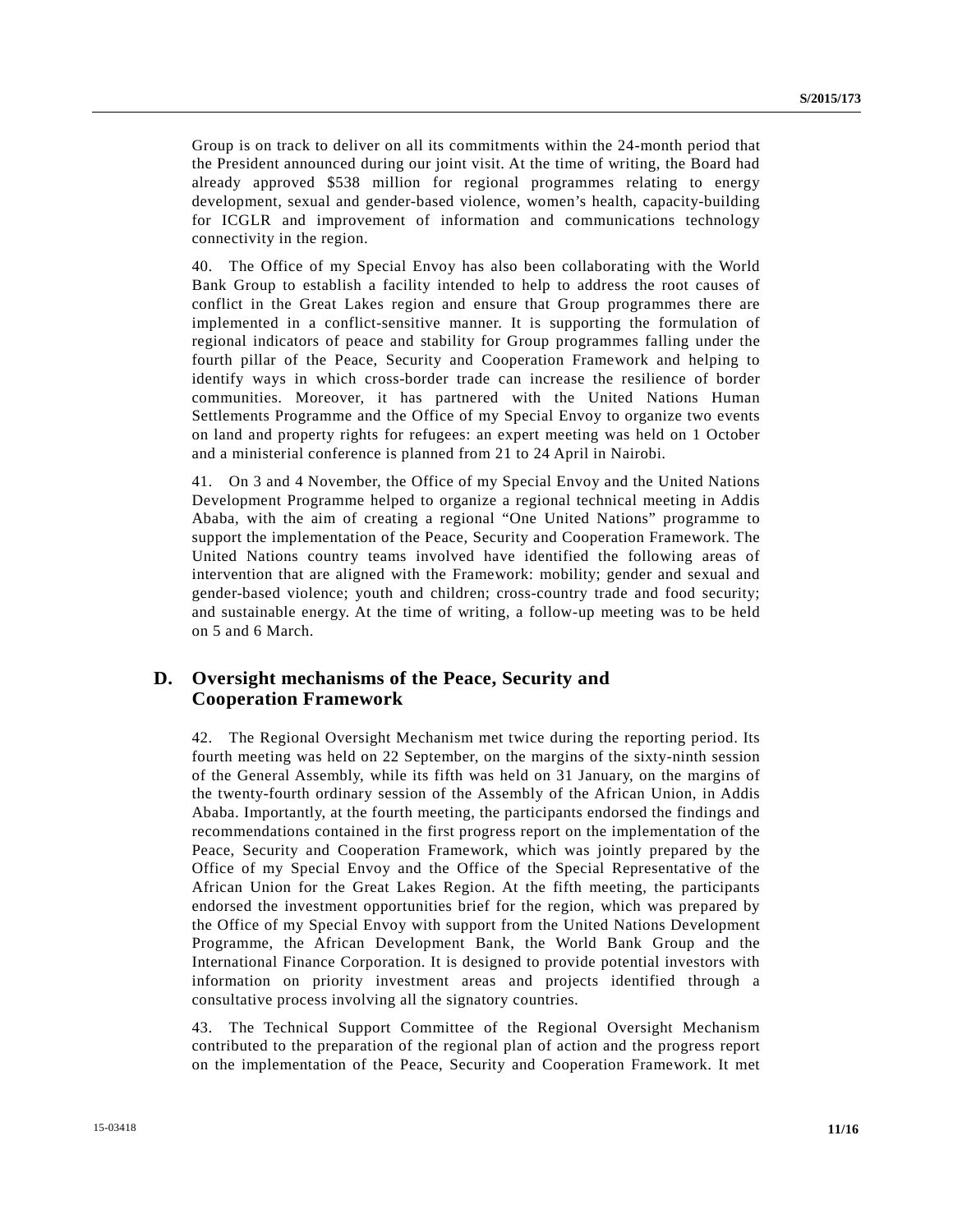periodically during the reporting period to assess the situation, tackle any technical issues relating to the implementation of the Framework and refer issues to the Mechanism, as necessary. During their ninth meeting, held in Nairobi on 8 and 9 January, the Committee members agreed on a set of recommendations for consideration by the Mechanism at its fifth meeting. It should be noted that Rwanda did not participate in that meeting of the Committee or in the most recent meeting of the Mechanism, most likely owing to its concerns regarding the neutralization of FDLR.

# **IV. Activities of my Special Envoy**

44. Since assuming office in September, my Special Envoy has focused on the major challenges hindering the implementation of the Peace, Security and Cooperation Framework by engaging in intensive shuttle diplomacy with all his key interlocutors. Over the past six months, one of his main objectives has been to help to forge a consensus on the urgent need to neutralize FDLR.

45. During his extensive and frequent visits to the region, my Special Envoy encouraged relevant leaders to take on the FDLR issue decisively and coherently. In that context, he sought to reach a common position with the leadership of the African Union Commission on the issue. Furthermore, he met several Heads of State and Government and interacted with senior officials from Angola, Burundi, the Congo, the Democratic Republic of the Congo, Rwanda, South Africa, Uganda, the United Republic of Tanzania and Zimbabwe. Throughout those consultations, he advocated a two-pronged approach to neutralize FDLR: on the one hand, coordinated efforts to facilitate the group's voluntary surrender and, on the other, preparations for the application of credible military pressure on the armed group, should it fail to disarm and surrender by the deadline.

46. Together with the African Union Commission, my Special Envoy convened a first meeting of the witnesses to the Peace, Security and Cooperation Framework. It was held in Addis Ababa on 1 December to develop a common strategy to deal with FDLR. The participants, including ministers from Angola, South Africa and Zimbabwe, urged the Democratic Republic of the Congo and MONUSCO to take the necessary action against FDLR if the group failed to comply with the provisions of Security Council resolutions 2098 (2013) and 2147 (2014) and the decisions of the leaders of ICGLR and SADC.

47. As the deadline of 2 January loomed, my Special Envoy met the President of the Democratic Republic of the Congo on 20 December and stressed the need to take military action against FDLR if it failed to disarm and surrender by the deadline. He concurred with the need for military action after the deadline and gave assurances that operations would begin at a date to be determined by the military command on the ground. He added that steps should be taken to anticipate the humanitarian consequences of those operations.

48. After the deadline expired, my Special Envoy reached out to the Governments of Uganda and South Africa on 6 and 7 and 14 and 15 January, respectively. He joined officials from the Government of South Africa in issuing a press statement calling for military action against FDLR. On 22 January, he met the Minister for Foreign Affairs and International Cooperation of the United Republic of Tanzania, Bernard Kamillius Membe, in Dar es Salaam and encouraged the full participation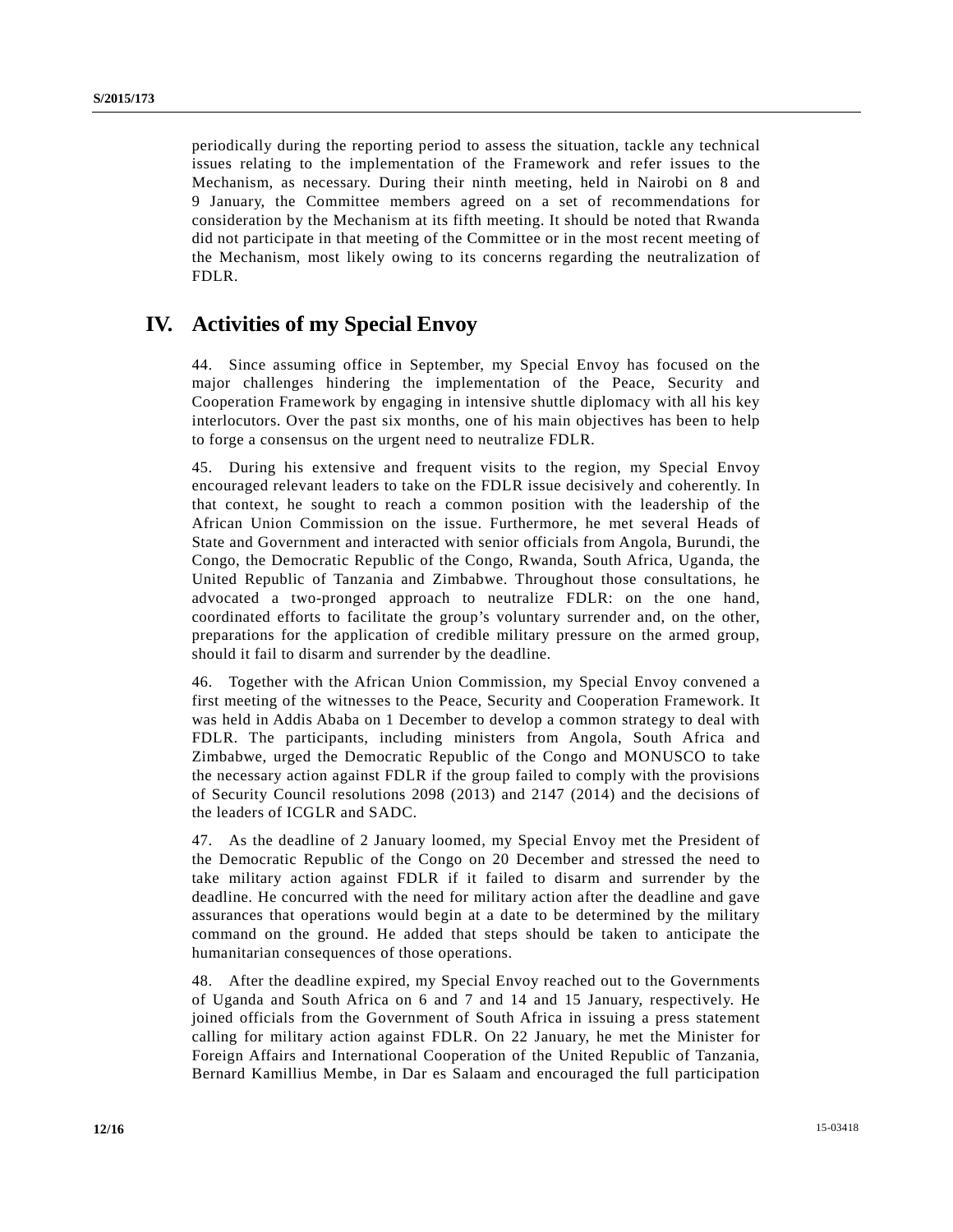of the country, as the largest contributor of troops to the Force Intervention Brigade, in the military operations against FDLR. While reiterating his Government's concern about the likelihood of collateral damage to civilians, the Minister expressed commitment to neutralizing all armed groups in the eastern Democratic Republic of the Congo, including FDLR, through its contingent within the Brigade. My Special Envoy reassured him that due consideration had been given to protecting civilians in the preparations for military action against FDLR.

49. On 26 January, my Special Envoy travelled to Harare, where he met the President of Zimbabwe, Robert G. Mugabe, in his capacity as Chair of SADC and informed him that MONUSCO and the Force Intervention Brigade were ready to support FARDC operations against FDLR. The President praised the contributions of Malawi, South Africa and the United Republic of Tanzania to the Brigade as evidence of SADC commitment to helping to neutralize all armed groups in the eastern Democratic Republic of the Congo.

50. My Special Envoy has also been encouraging efforts to improve relations between the countries of the region. He has been encouraging the Government of the Democratic Republic of the Congo to convene a summit of the Economic Community of the Great Lakes Countries to boost regional development and cooperation and provide a forum for confidence-building between the leaders of Burundi, the Democratic Republic of the Congo and Rwanda. The summit is tentatively scheduled for the first half of 2015. He has also reached out to the Executive Secretary of the Economic Community in that regard.

51. During the period under review, my Special Envoy also engaged with regional and international actors, including from civil society, to identify avenues for cooperation and explore opportunities to tackle the root causes of instability in the region. Those avenues and opportunities include implementing durable solutions for refugees and internally displaced persons, combating impunity, encouraging judicial cooperation and promoting socioeconomic development and the responsible exploitation of natural resources.

52. As part of his efforts in support of the implementation of the Peace, Security and Cooperation Framework, my Special Envoy has identified the issue of natural resources as central to his work. In that regard, he has held consultations on the improvement of natural resource management with representatives of Governments, civil society and non-governmental organizations working on mining issues. In the same vein, he has been mobilizing support from the signatories to the Framework and from partners to create the conditions for holding the Great Lakes private sector investment conference.

53. In line with Security Council resolution 1325 (2000), my Special Envoy has continued to promote the involvement of civil society organizations and women's groups in efforts to bring peace and stability to the region. In that context, he has engaged with civil society organizations from the region to hear their views on the implementation of the Peace, Security and Cooperation Framework and rally support for his mandate. His Office is collaborating with civil society focal points in Burundi, the Democratic Republic of the Congo, Rwanda and Uganda to establish a regional coalition of civil society actors.

54. Through the Women's Platform for the Framework, my Special Envoy has been promoting the political leadership and empowerment of women, notably by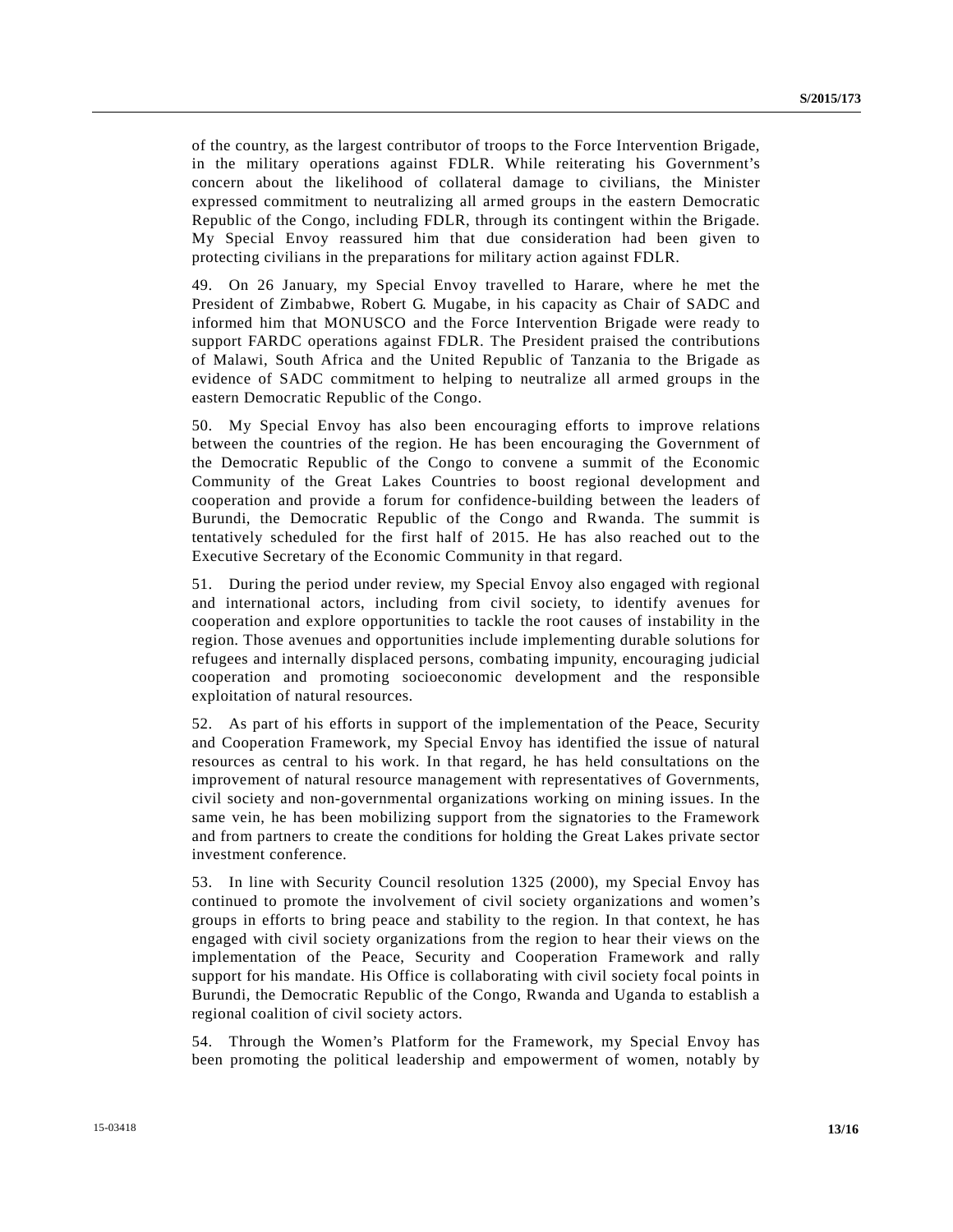helping to fund livelihoods projects in conflict-affected communities at the grass-roots level. A first round of grants totalling \$193,874 was disbursed to women's groups from Burundi, the Democratic Republic of the Congo, Rwanda and Uganda in November. In October, to mark the fourteenth anniversary of the adoption of Security Council resolution 1325 (2000), the Office of my Special Envoy partnered with the United Nations Entity for Gender Equality and the Empowerment of Women, MONUSCO, other United Nations agencies, Governments and women's organizations to organize events in Burundi, the Democratic Republic of the Congo and Uganda. During the events, he called for the increased involvement of women's organizations in peace initiatives in the region.

55. My Special Envoy also chaired the first face-to-face meeting of the Advisory Board of the Women's Platform on 29 January, on the margins of the twenty-fourth ordinary session of the Assembly of the African Union. He underscored the need to strengthen partnership with regional initiatives and institutions, notably the ICGLR Regional Women's Forum, the Office of the Special Envoy of the Chairperson of the African Union Commission on Women, Peace and Security, the United Nations Entity for Gender Equality and the Empowerment of Women and the ministers of the region responsible for gender matters. He also encouraged the expansion of the Board to include other partners, such as the World Bank Group, and recommended improving the resource base of the Platform to enhance its impact at the grass-roots level.

56. Throughout the reporting period, my Special Envoy encouraged the Government of the Democratic Republic of the Congo to swiftly implement its commitments under the Peace, Security and Cooperation Framework, including by making provision for those commitments in its national budget.

## **V. Observations and recommendations**

57. Two years after it was signed, the Peace, Security and Cooperation Framework is at a critical juncture. A year ago, the Democratic Republic of the Congo and its neighbours had a unique opportunity to stabilize the region and improve the lives and livelihoods of ordinary people by implementing the commitments made in the Framework. Today, I am concerned that the region stands at a crossroads between peace and cyclical instability. The slow implementation of the Nairobi Declarations, the lack of meaningful progress in disarming FDLR and the persistent mistrust between signatories have combined to place the Framework under strain and hinder its implementation. I urge the signatories to and the guarantors of the Framework to tackle those issues as a matter of priority, with the assistance of the international community.

58. I welcome the regional and international consensus on the need to neutralize all armed groups operating in the eastern Democratic Republic of the Congo. Effective military operations against FDLR should begin without delay, in line with the announcement made by the Chief of the General Staff of FARDC on 29 January. I urge the Government of the Democratic Republic of the Congo to closely collaborate with MONUSCO and its Force Intervention Brigade in planning and conducting the operations with due consideration for the protection of civilians. I call upon the international community to continue to support humanitarian actors on the ground.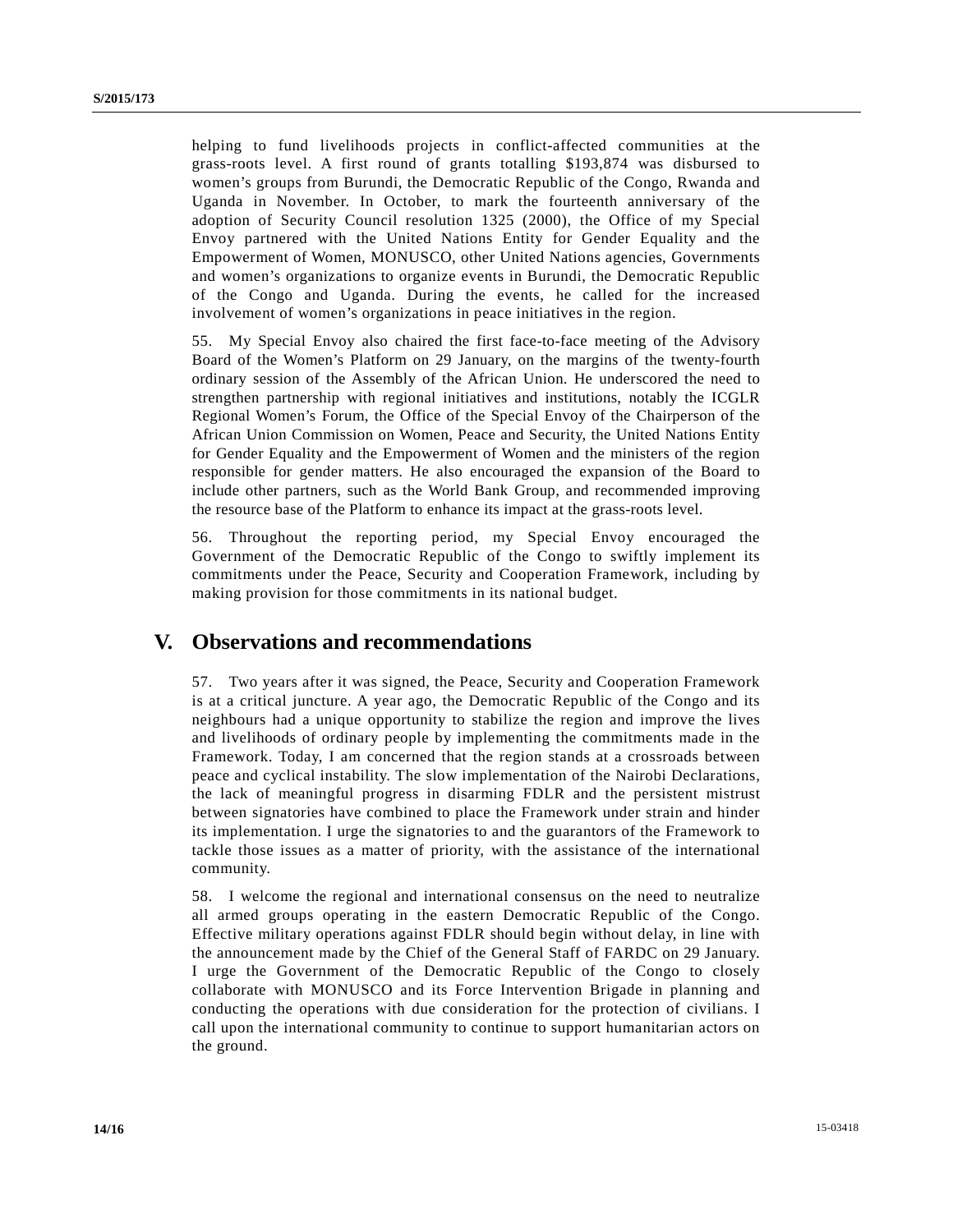59. As part of neutralizing armed groups, efforts to ensure an effective programme of disarmament, demobilization, reintegration and/or repatriation of former combatants should be redoubled. The door should remain open to ex-combatants and their dependants who wish to enrol in existing programmes. I urge donors to continue to support the programmes and request the Government of the Democratic Republic of the Congo to ensure that awareness-raising, repatriation and reinsertion activities proceed without delay. Ending the proliferation of armed groups also requires a comprehensive strategy that should include severing their economic lifelines, creating economic opportunities for young people and bringing perpetrators of atrocities to justice.

60. It is crucial to institute sustained dialogue and build trust between the signatories to the Peace, Security and Cooperation Framework. I call upon the leaders of the region to work together to define mutually acceptable solutions to neutralize the armed groups operating in the eastern Democratic Republic of the Congo. In the same vein, I encourage the countries concerned to revive joint mechanisms and to convene a summit of the Economic Community of the Great Lakes Countries as soon as possible. I stand ready, through my Special Envoy, to help to build confidence and trust between the leaders of the region.

61. I urge all the signatories to the Peace, Security and Cooperation Framework to renew their commitment to the Framework. I am deeply worried by the low turnout by the Heads of State and Government of the signatory countries at the most recent meeting of the Regional Oversight Mechanism, as well as by the absence of some signatories at the most recent meeting of the Technical Support Committee. The Framework can be an effective tool only as long as its signatories remain committed to it and collectively oversee its implementation. Its governance structures should be strengthened, given that they do not currently appear to provide the intended forums for substantive discussions on the key challenges facing Democratic Republic of the Congo and the region. I therefore recommend that the roles and formats of the Mechanism and the Committee be reviewed and strengthened, so that they effectively steer and monitor the implementation of the Framework. The Office of my Special Envoy is developing proposals to strengthen the governance structures, in close consultation with the African Union and the other witnesses. They will be submitted to the signatories in due course.

62. I welcome the preparations for the Great Lakes private sector investment conference and commend the participating Member States for their commitment. I urge public and private institutions to participate in the Conference, which will hopefully attract significant new investment to the region.

63. The exploitation of natural resources contributes greatly to instability in the region. Recent meetings have highlighted progress in enhancing transparency and strengthening legal exploitation. My Special Envoy has also consistently underlined the need to transform the exploitation of minerals from drivers of conflict into agents of inclusive peace, development and transformation. I call upon all stakeholders to step up their efforts to formalize the informal sector operated by artisanal miners, streamline the lengthy and costly process of mineral certification and rebuild confidence in the region's lawful mineral export mechanisms.

64. I commend current efforts to prosecute international crimes and violations of human rights at the national, regional and international levels during the reporting period. I am, however, concerned that individuals associated with violence in the